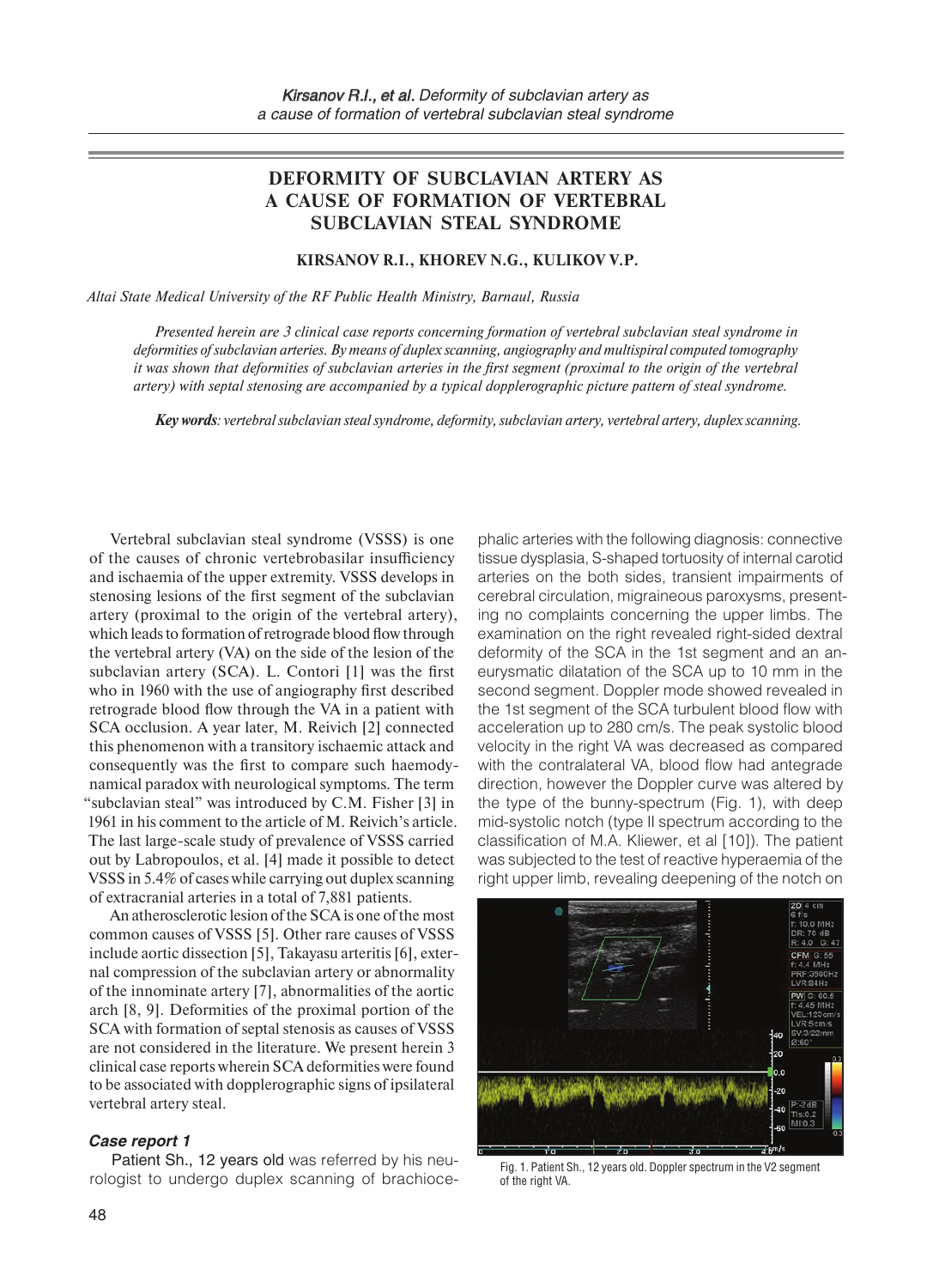

Fig. 2. Patient Sh., 12 years old. Doppler spectrum in the right VA after the test of reactive hyperaemia (moment of decompression of the brachial artery is indicated with an arrow head).



Fig. 3. Patient Sh., 12 years old. MSCT contrast-enhanced angiography of subclavian and vertebral arteries (3D reconstruction). C-shaped deformity of the 1 segment and aneurysmatic dilatation of the 2 segment of the right SCA.

the Dopplerogram from the right VA and a short-time episode of retrograde blood flow at the moment of decompression of the brachial artery (Fig. 2), making it possible to draw a conclusion on the presence of latent steal syndrome on the right. In order to specify the nature character of the SCA lesion the patient was subjected to underwent endured spiral computed tomography of the aortic arch and brachiocephalic arteries, confirming which confirmed the presence of a C-shaped deformity of the 1st segment and aneurysmatic dilatation of the 2nd segment of the SCA (Fig. 3). The right VA originated from the SCA in the area of the aneurismal neck.

### *Case report 2*

Patient D., 25 years old, presented with complaints of weakness, fast fatigue of the right upper limb. Duplex



 Fig. 4. Patient D., 25 years old. Deformity of the right SCA in the 1st segment with formation of septal stenosis.



Fig. 5. Patient D., 25 years old. Doppler spectrum in the right SCA registered distal to the stenosing zone.



Fig. 6. Patient D., 25 years old. Bidirectional Doppler spectrum in the V2 segment of the right VA.

scanning of the major arteries of the neck revealed right-sided high bifurcation of the brachiocephalic trunk with the origin of the right SCA at an acute angle and its kinking in the area of the outlet. On planimetric measuring stenosing in the area of the origin in relation to the distal segment of the SCA across the diameter amounted to approximately 55% (Fig. 4). Determined were dopplerographic signs of stenosing in the form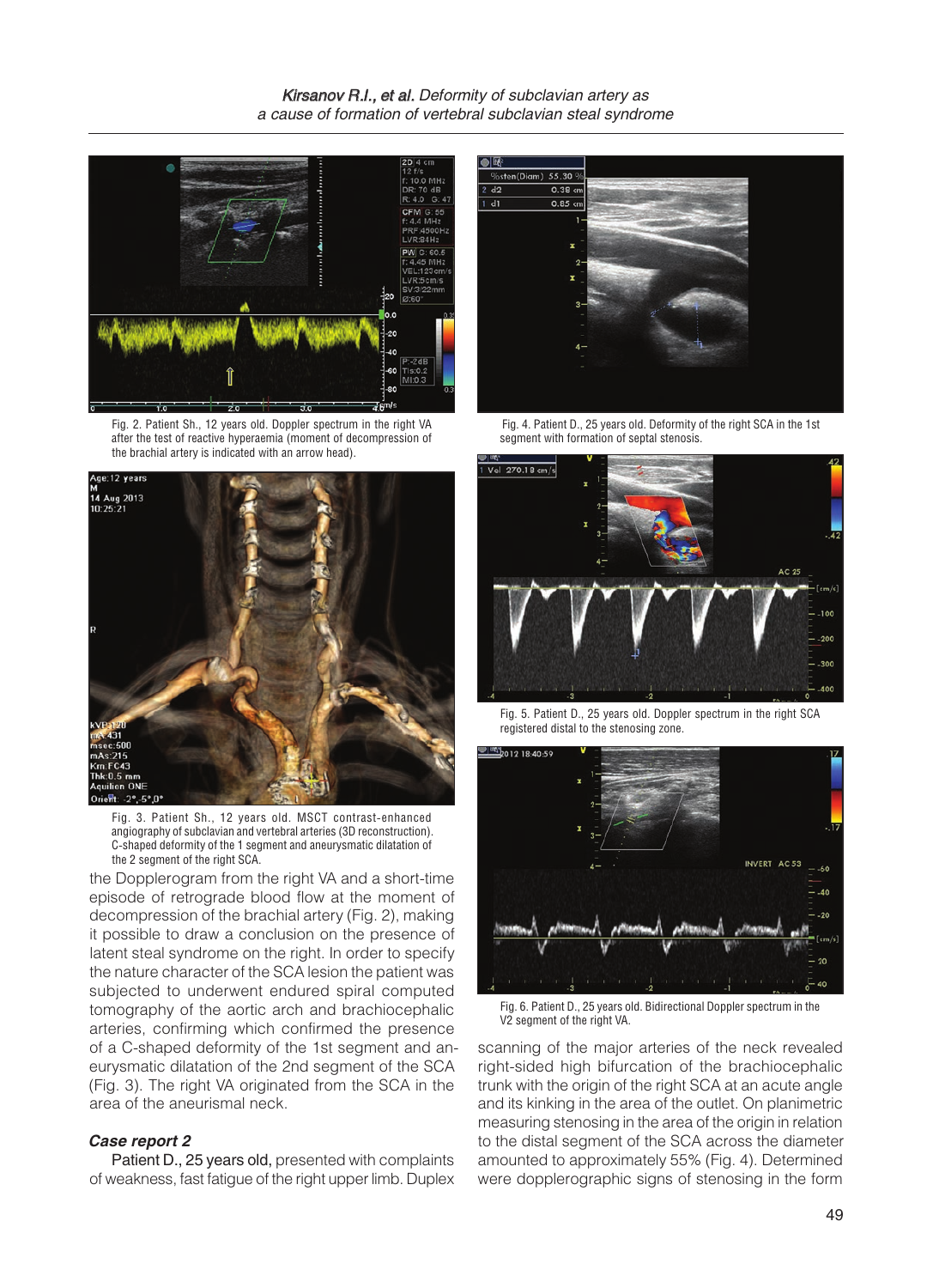of disorganization and acceleration of the blood flow up to 270 cm/s, registered 1 cm distal to the SCA origin (Fig. 5). The Doppler spectrum of blood flow in the VA on the right at the extra– and intracranial levels had a bidirectional character (Fig. 6). The presence of transient steal syndrome was confirmed by the test with reactive hyperaemia of the right limb in the form of increased velocity of the retrograde phase of blood flow in decompression of the brachial artery.

## *Case report 3*

Female patient Ch., 55 years old, was subjected to duplex scanning of the brachiocephalic arteries for complaints of dizziness, frequent headache, and numbness in the left upper limb. In the vertebral artery on the left at the extra– and intracranial levels we revealed bidirectional Doppler spectrum of blood flow, characteristic of transient steal syndrome (Fig. 7). The distal segment of the left SCA demonstrated altered main blood flow.

The test of reactive hyperaemia of the left upper limb was also positive, thus confirming the presence of steal syndrome. The study using convex transducer from the suprasternal approach in the mode of colour Doppler mapping made it possible to localize the proximal segment of the left SCA, which had a Cshaped deformity. Accelerated turbulent blood flow was registered in the zone of angulation. In order to specify the character and localization of the lesion we performed angiography of the aortic arch branches, showing no atherosclerotic stenosis in the origin of the left SCA and confirming the presence of a C-shaped deformity of the 1st segment of the SCA with formation of septal stenosis (Fig. 8).

The patient was subjected to operative treatment in the scope of resection of the SCA with reimplantation into the common carotid artery on the left. The control duplex scanning of brachiocephalic arteries revealed a fully passable carotid-subclavian anastomosis on the



Fig. 7. Patient Ch., 55 years old. Bidirectional Doppler spectrum of was used as a trainspr<br>the blood flow in the V2 segment of the left VA. Coronary artery [14]. the blood flow in the V2 segment of the left VA.



Fig. 8. Patient Ch., 55 years old. Angiogram of the aortic arch branches. The arrow indicates deformity of the left SCA in the proximal segment.



Fig. 9. Patient Ch., 55 years old. Normal spectrum of blood flow in the V2 segment of the left VA after operative treatment.

left, main-type blood flow in the distal portions of the SCA and antegrade blood flow in all segments of the VA on the left, with no signs of steal (Fig. 9).

## DISCUSSION

Revealing signs of VSSS makes it possible to explain neurological syndromes. Angiography was the original method used to detect VSSS in patients with symptoms [11]. Nevertheless, the advent of non-invasive methods such as ultrasound duplex scanning and magnetic resonance angiography made it possible to reveal a great number of asymptomatic patients [12, 13]. VSSS is clinically provoked by physical activity and is manifested as pain in the ipsilateral hand, ataxia, vestibulopathy, transitory ischaemic attacks in the vertebrobasilar basin and/or angina pectoris in patients who endured mammarocoronary bypass grafting where the internal thoracic artery was used as a transplant for revascularization of the left